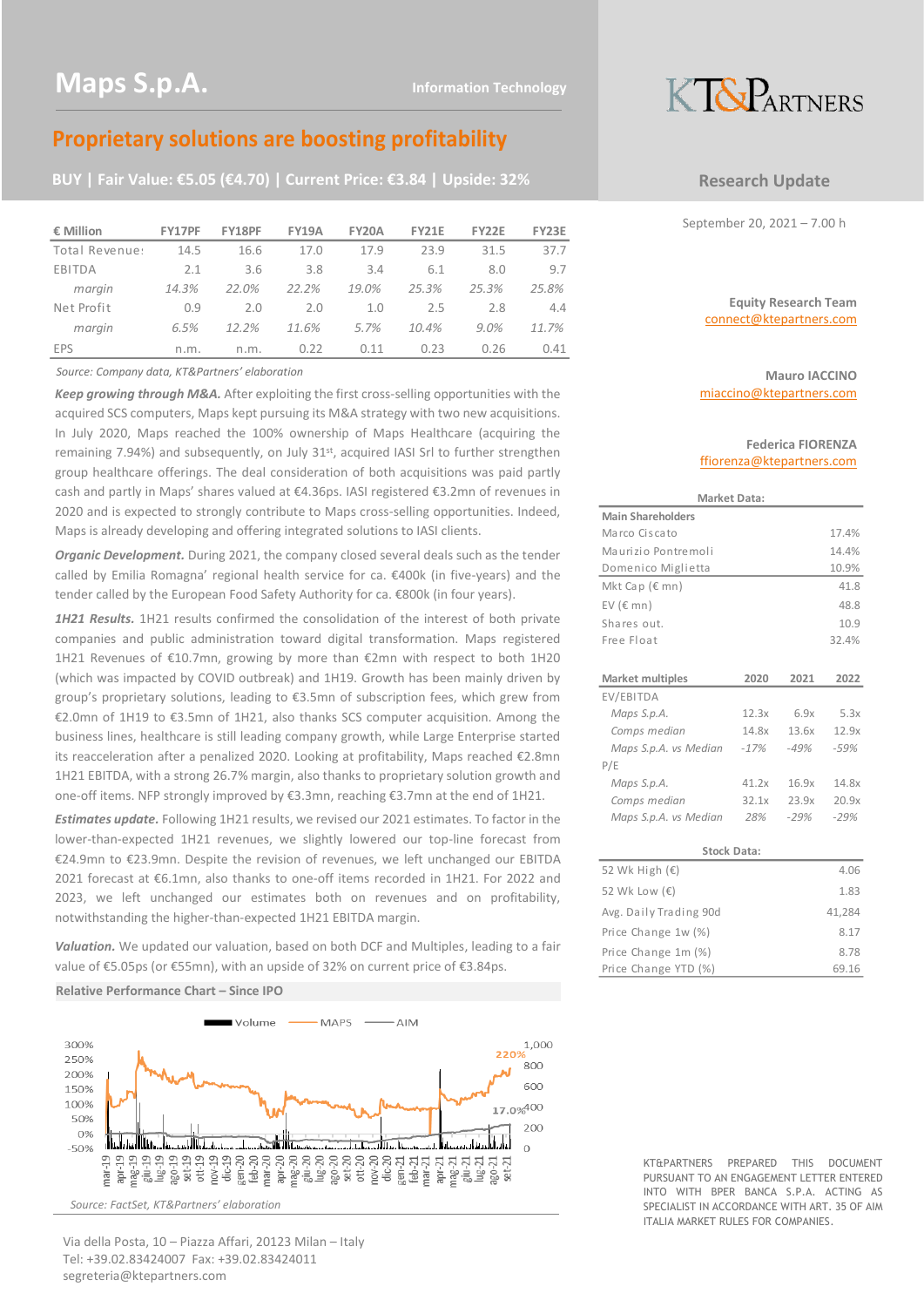## Maps S.p.A

### Price: €3.84 | Fair Value: €5.05



### **Key Figures – Maps S.p.A.**

| Current price $(\epsilon)$          | Fair Value (€) |        |                          | Sector                   |        |                          | Free Float (%)           |
|-------------------------------------|----------------|--------|--------------------------|--------------------------|--------|--------------------------|--------------------------|
| 3.84                                | 5.05           |        |                          | Information Technologies |        |                          | 32.4%                    |
| Per Share Data                      | 2017A          | 2018A  | 2019A                    | 2020A                    | 2021E  | 2022E                    | 2023E                    |
| Total shares outstanding (mn)       | n.m.           | n.m.   | 9.13                     | 9.64                     | 10.89  | 10.89                    | 10.89                    |
| EPS                                 | n.m.           | n.m.   | 0.22                     | 0.11                     | 0.23   | 0.26                     | 0.41                     |
| Dividend per share (ord)            | n.a.           | n.a.   | $\overline{\phantom{a}}$ | $\overline{\phantom{a}}$ | i,     | $\overline{\phantom{a}}$ | $\overline{\phantom{a}}$ |
| Dividend pay out ratio (%)          | n.a.           | n.a.   | $0\%$                    | 0%                       | 0%     | 0%                       | 0%                       |
| Profit and Loss (EUR thousand)      |                |        |                          |                          |        |                          |                          |
| Revenues                            | 14.5           | 16.6   | 17.0                     | 17.9                     | 23.9   | 31.5                     | 37.7                     |
| EBITDA                              | 2.1            | 3.6    | 3.8                      | 3.4                      | 6.1    | 8.0                      | 9.7                      |
| EBIT                                | 1.5            | 3.2    | 2.0                      | 1.1                      | 3.1    | 4.1                      | 6.3                      |
| EBT                                 | 1.3            | 2.8    | 2.5                      | 1.2                      | 2.8    | 3.9                      | 6.1                      |
| Taxes                               | (0.3)          | (0.8)  | (0.5)                    | (0.2)                    | (0.3)  | (1.0)                    | (1.6)                    |
| Tax rate                            | 0.0            | 0.0    | 0.0                      | 0.0                      | 0.0    | 0.0                      | 0.0                      |
| Net Income                          | 0.9            | 2.0    | 2.0                      | 1.0                      | 2.5    | 2.8                      | 4.4                      |
| <b>Balance Sheet (EUR thousand)</b> |                |        |                          |                          |        |                          |                          |
| Total fixed assets                  | 6.7            | 7.2    | 10.3                     | 15.9                     | 19.8   | 18.3                     | 17.1                     |
| Net Working Capital (NWC)           | 3.4            | 3.2    | 7.0                      | 7.0                      | 9.1    | 11.2                     | 13.8                     |
| Provisions                          | (2.5)          | (2.9)  | (3.5)                    | (4.6)                    | (4.9)  | (5.2)                    | (5.5)                    |
| Total Net capital employed          | 7.6            | 7.6    | 13.8                     | 18.2                     | 24.0   | 24.2                     | 25.3                     |
| Net financial position/(Cash)       | 4.5            | 3.0    | 4.4                      | 7.0                      | 6.9    | 4.3                      | 1.0                      |
| Total Shareholder's Equity          | 3.2            | 4.6    | 9.4                      | 11.2                     | 17.1   | 19.9                     | 24.3                     |
| Cash Flow (EUR thousand)            |                |        |                          |                          |        |                          |                          |
| Operating Cash Flow                 |                | 3.1    | (0.5)                    | 3.3                      | 3.6    | 4.9                      | 5.5                      |
| Change in NWC                       |                | 0.2    | (3.7)                    | 0.0                      | (2.2)  | (2.0)                    | (2.6)                    |
| Capital expenditure                 |                | (1.1)  | (2.7)                    | (6.2)                    | (6.8)  | (2.4)                    | (2.3)                    |
| Other cash items/Uses of funds      |                | 0.6    | 0.6                      | 1.2                      | 0.3    | 0.3                      | 0.3                      |
| Free cash flow                      |                | 2.5    | (2.6)                    | (1.8)                    | (3.0)  | 2.8                      | 3.5                      |
| Enterprise Value (EUR thousand)     |                |        |                          |                          |        |                          |                          |
| Market Cap                          | n.a.           | n.a.   | 28.6                     | 21.9                     | 41.8   | 41.8                     | 41.8                     |
| Minorities                          |                |        | $\overline{\phantom{a}}$ | i,                       | i,     | i,                       |                          |
| Net financial position/(Cash)       | 4.5            | 3.0    | 4.4                      | 7.0                      | 6.9    | 4.3                      | 1.0                      |
| Enterprise value                    | n.a.           | n.a.   | 33.0                     | 28.9                     | 48.7   | 46.2                     | 42.9                     |
| Ratios (%)                          |                |        |                          |                          |        |                          |                          |
| EBITDA margin                       | 14.3%          | 22.0%  | 22.2%                    | 19.0%                    | 25.3%  | 25.3%                    | 25.8%                    |
| EBIT margin                         | 10.4%          | 19.2%  | 12.0%                    | 6.3%                     | 13.0%  | 12.9%                    | 16.6%                    |
| Gearing - Debt/equity               | 142.5%         | 65.1%  | 47.4%                    | 62.6%                    | 40.4%  | 21.7%                    | 4.2%                     |
| Interest cover on EBIT              | 4.1%           | 2.1%   | $-27.1%$                 | $-29.1%$                 | 10.0%  | 5.1%                     | 3.3%                     |
| NFP/EBITDA                          | 216.8%         | 82.1%  | 117.3%                   | 205.8%                   | 113.9% | 54.3%                    | 10.6%                    |
| ROCE                                | 19.7%          | 42.0%  | 14.8%                    | 6.2%                     | 12.9%  | 16.8%                    | 24.7%                    |
| ROE                                 | 30.1%          | 44.1%  | 21.0%                    | 9.1%                     | 14.5%  | 14.2%                    | 18.2%                    |
| EV/Sales                            | n.m.           | n.m.   | 2.46                     | 2.33                     | 1.75   | 1.33                     | 1.11                     |
| EV/EBITDA                           | n.m.           | n.m.   | 11.04                    | 12.29                    | 6.91   | 5.25                     | 4.30                     |
| P/E                                 | n.m.           | n.m.   | 21.23                    | 41.24                    | 16.92  | 14.80                    | 9.47                     |
| Free cash flow yield                | n.m.           | n.m.   | $-6%$                    | $-4%$                    | $-7%$  | 7%                       | 8%                       |
| Growth Rates (%)                    |                |        |                          |                          |        |                          |                          |
| Sales                               | 17.9%          | 14.2%  | 2.8%                     | 5.3%                     | 33.1%  | 32.1%                    | 19.6%                    |
| EBITDA                              | 11.8%          | 75.6%  | 4.1%                     | $-10.1%$                 | 77.7%  | 31.6%                    | 22.1%                    |
| EBIT                                | $-4.8%$        | 111.5% | $-35.8%$                 | $-44.6%$                 | 173.3% | 32.0%                    | 53.4%                    |
| Net Income                          | $-3.6%$        | 113.4% | $-2.7%$                  | $-48.5%$                 | 143.7% | 14.3%                    | 56.3%                    |

*Source: Company data, KT&Partners' elaboration*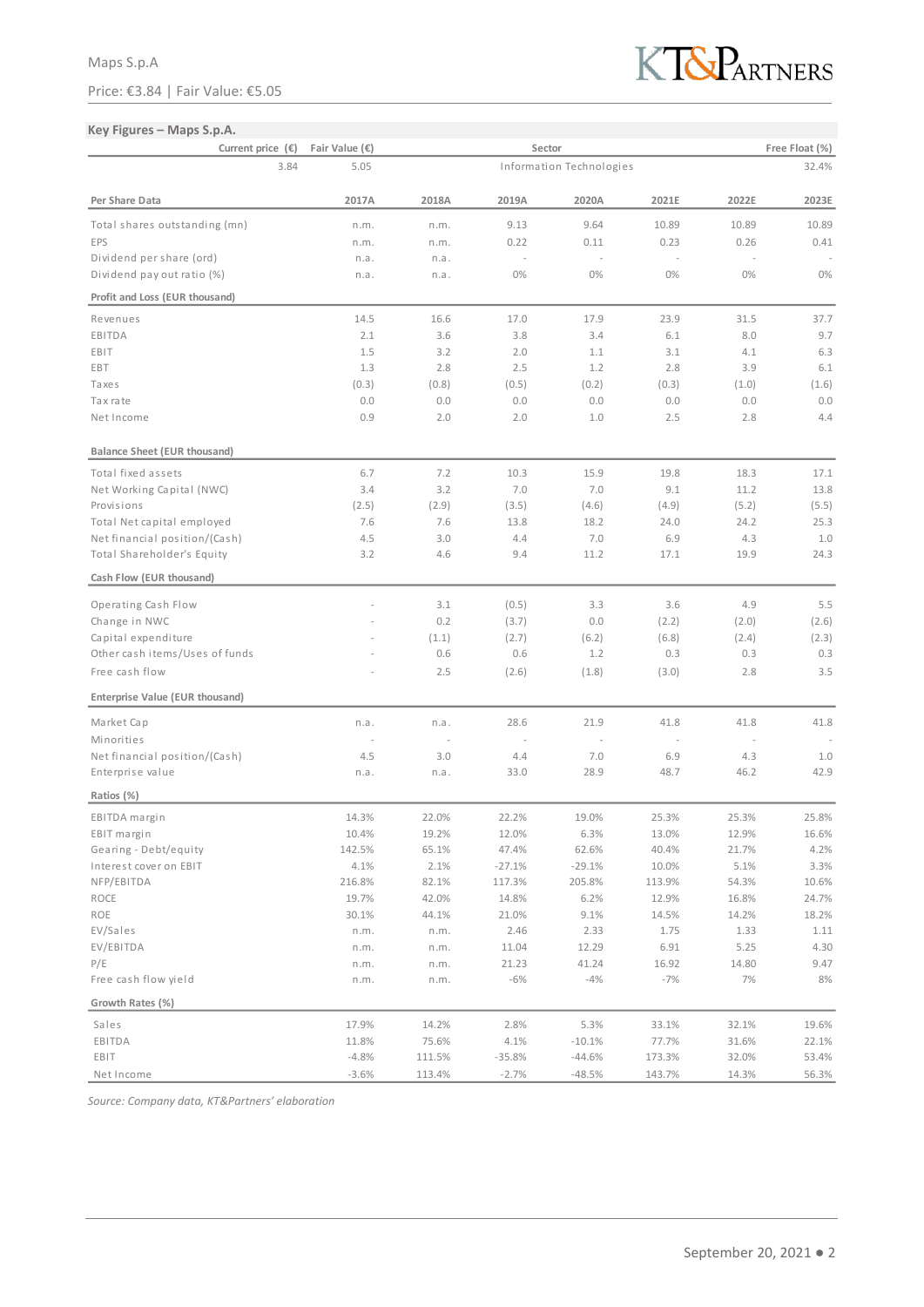#### **Company Overview**

Maps is one of the main Italian digital transformation enablers focused on big data software solutions, offering its services and products to **large enterprises**, the **healthcare sector,** and **public administration**.

The company is characterized by strong client retention: clients with 5+ years relationship generated more than 85% of revenues in 2020.

Maps' business model is based on: a) proprietary solutions, which guarantee recurring revenues, and b) customized services.

# **1H21 Financial Results**

Market performances and latest Maps' results confirmed the growing interest toward digital transformation of both private companies and public administration. Indeed, 1H21 Revenues reached €10.7mn (7% lower than our expectation), outperforming both 1H20 (+25%) and, even more relevant, 1H19 (+28%), resulting in a consolidated trend.

1H21 results are mainly driven by the growth of proprietary solutions - reaching more than 50% of total revenues- with subscription fee growing from €2.0mn in 1H19 to €3.5mn in 1H21 - also thanks the acquisition of SCS computers – reaching the 33% of total revenues (vs 27% of 1H20 and 24% of 1H21).

Looking at the business line, Healthcare division experienced a strong growth of ca. 60% YoY, with profitability boost thanks to the continuous investments on proprietary solution. Large Enterprise showed the first signals of reacceleration after a slower 2020, also benefiting from recurring contracts and one-off items which boosted profitability.

Gross Profit stood at €5.3mn, up by +44% YoY and 4% higher than our estimates, reaching a strong 49.8% Gross margin (+7pp YoY and +6pp with respect our estimates), also thanks to some non-recurring items.

Commercial and General and Administrative costs came in quite in line with our estimates, at €1.1mn and €1.4mn, respectively.

Following the great Gross Profit, EBITDA reached €2.8mn, growing by 74% YoY (4% higher than our estimate) and resulting in a 26.7% EBITDA margin mainly thanks to i) proprietary solutions growth, confirming the value-creating company strategy and ii) one-off items.

On the bottom line, 1H21 Net income reached €1.7mn, more than 3x with respect to 1H20 results, also benefitting from a tax shield related to revaluation of assets in accordance with D.L. 104/2020.

Looking at the Balance Sheet, the company enjoyed an improvement of €3.3mn of net financial position, going from €7.0mn of FY20 to €3.7mn of 1H21. The result is driven by i) the great company profitability (€2.8mn of EBITDA), and ii) the cash-in coming from warrant exercise (€1.7mn).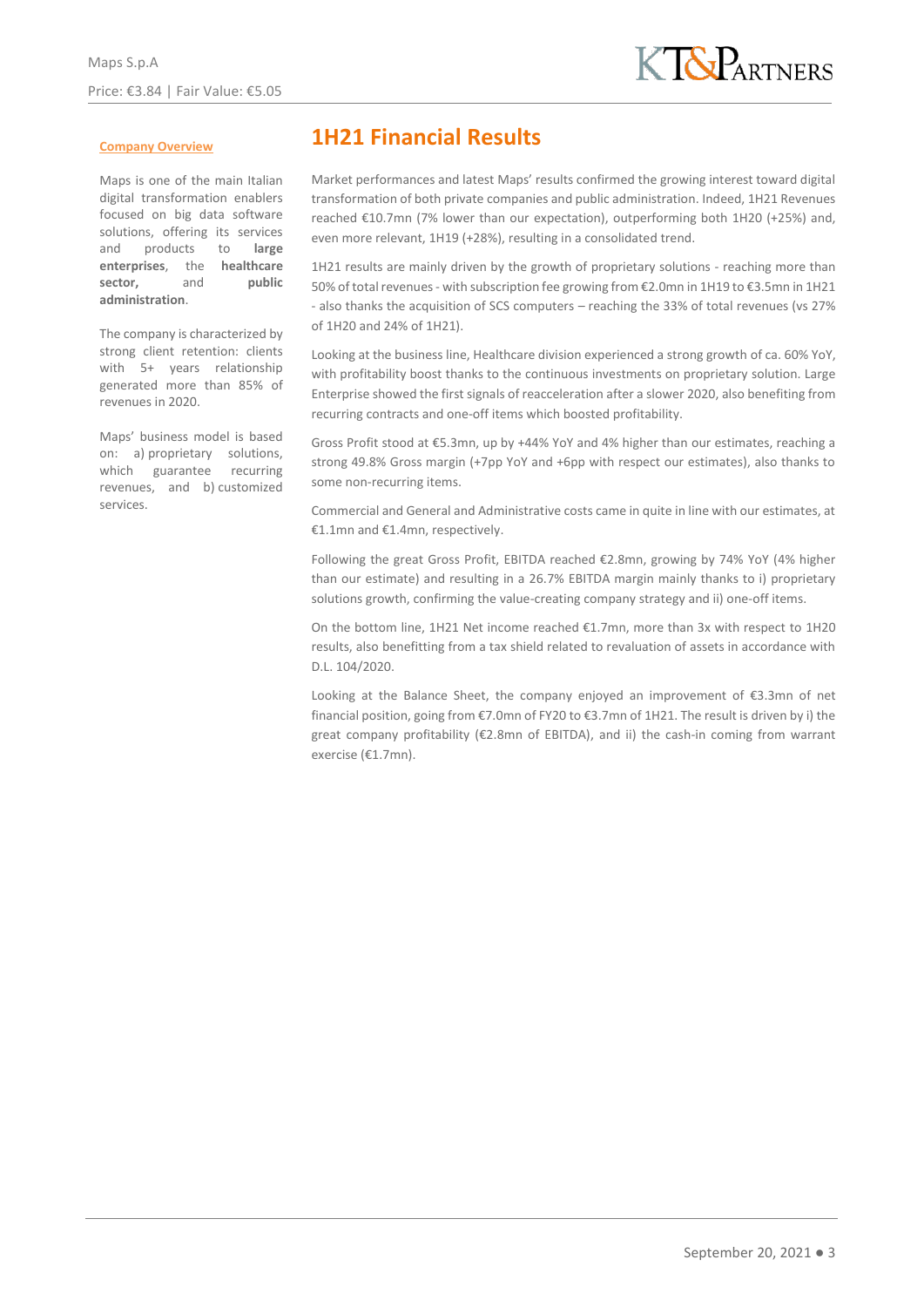Maps S.p.A Price: €3.84 | Fair Value: €5.05



#### **1H21 Income Statement**

| € million                        | 1H18A  | 1H19A    | 1H20A    |          | 1H21A YoY growth | 1H21E   | A vs E |
|----------------------------------|--------|----------|----------|----------|------------------|---------|--------|
| Subscription Fee                 | 1.1    | 2.0      | 2.3      | 3.5      | 48%              | 4.2     | $-17%$ |
| Services Fee                     | 5.7    | 5.6      | 4.7      | 6.4      | 38%              | 6.2     | 4%     |
| Other Revenues                   | $\sim$ | 0.8      | 1.5      | 0.8      | $-50%$           | 1.1     | $-33%$ |
| <b>Total Revenues</b>            | 7.2    | 8.4      | 8.5      | 10.7     | 25%              | 11.5    | $-7%$  |
| Growth %                         |        | 15.8%    | 2.0%     | 25.0%    |                  | 34.4%   |        |
| Direct Labour Costs              | (3.2)  | (3.8)    | (3.4)    | (4.0)    |                  | (4.6)   |        |
| Direct Services Costs            | (0.8)  | (1.0)    | (1.5)    | (1.3)    |                  | (1.7)   |        |
| <b>Gross Profit</b>              | 2.9    | 3.6      | 3.7      | 5.3      | 44%              | 5.1     | 4%     |
| Gross Margin                     | 42.3%  | 43.3%    | 43.4%    | 49.8%    |                  | 44.5%   |        |
| Commercial Costs                 | (0.3)  | (0.8)    | (1.0)    | (1.1)    |                  | (1.0)   |        |
| General and Administrative Costs | (0.8)  | (1.1)    | (1.1)    | (1.4)    |                  | (1.3)   |        |
| <b>EBITDA</b>                    | 1.7    | 1.8      | 1.6      | 2.8      | 74%              | 2.8     | 4%     |
| EBITDA margin                    | 25.6%  | 21.4%    | 19.2%    | 26.7%    |                  | 24.0%   |        |
| Growth %                         |        | 3.2%     | $-8.5%$  | 73.9%    |                  | 67.9%   |        |
| D&A and Provisions               | (0.2)  | (0.7)    | (1.6)    | (1.2)    |                  | (1.3)   |        |
| <b>EBIT</b>                      | 1.5    | 1.1      | 0.1      | 1.7      | 2414%            | 1.5     | 15%    |
| <b>EBIT</b> margin               | 22.7%  | 12.9%    | 0.8%     | 15.7%    |                  | 12.7%   |        |
| Growth %                         |        | $-29.8%$ | $-93.8%$ | 2413.8%  |                  | 2081.1% |        |
| Financial Income and Expenses    | (0.0)  | (0.2)    | 0.4      | (0.2)    |                  | (0.1)   |        |
| Extraordinary Items              | (0.0)  | (0.0)    | (0.0)    |          |                  |         |        |
| <b>EBT</b>                       | 1.5    | 0.8      | 0.4      | 1.5      | 267%             | 1.3     | 11%    |
| Taxes                            | (0.4)  | (0.2)    | 0.1      | 0.2      |                  | (0.1)   |        |
| <b>Tax Rate</b>                  | 24.0%  | 21.8%    | $-20.3%$ | $-11.5%$ |                  | 5.4%    |        |
| Net Income                       | 1.2    | 0.6      | 0.5      | 1.7      | 241%             | 1.3     | 31%    |
| Net margin                       | 17.0%  | 7.4%     | 5.7%     | 15.6%    |                  | 11.0%   |        |

*Source: Company data*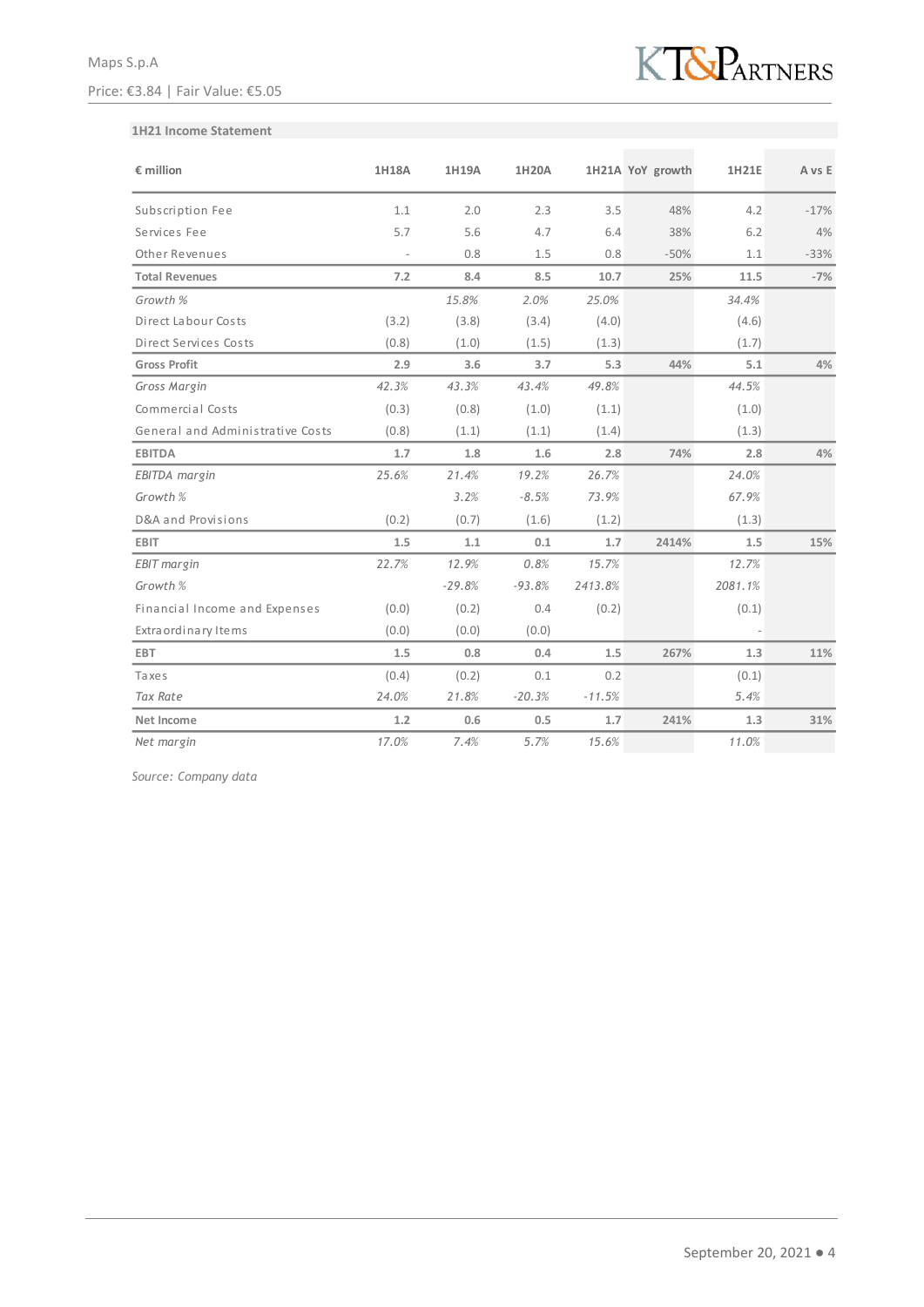# **Change in Estimates**

Following 1H21 results and recent developments we updated our financial projections.

Looking at 2021, on one hand we slightly lowered our revenue projection from €24.9mn to €23.9mn to factor in the lower-than-expected 1H21 revenue results. On the other hand, we kept unchanged our EBITDA forecast at €6.1mn, following the strong 1H21 profitability (26.7% EBTDA Margin). Finally, we revised upward our 2021 Net Income to €2.5mn to factor in the €0.4mn tax benefit coming from asset revaluation related to revaluation of assets in accordance with D.L. 104/2020.

For 2022 and 2023 estimates, we left unchanged our projections both in terms of revenue and profitability. Indeed, despite that 1H21 EBITDA margin came higher than our expectation - strongly confirming the profitability increase of the company - it has been partially influenced by one-off items.

The key points of our estimates are as follows:

- FY21 revenues at €23.9mn, reaching €37.7 in 2023 (CAGR 2020–23 of 30%)
- FY21 EBITDA at €6.1mn, reaching €9.7 in 2023 (CAGR 2020–23 of 37%)
- FY21 net income at €2.5mn, reaching €4.4 in 2023 (CAGR 2020–23 of 31%)
- FY21 NFP at €6.9mn, reaching €1.0mn in 2023.

| $\epsilon$ million | 2019A    | 2020A    | YoY      | 2021E  | 2021E      | Change  | 2022E | 2022E      | Change  | 2023E | 2023E      | Change  |
|--------------------|----------|----------|----------|--------|------------|---------|-------|------------|---------|-------|------------|---------|
|                    |          |          |          | Old    | <b>New</b> |         | Old   | <b>New</b> |         | Old   | <b>New</b> |         |
| Revenues           | 17.0     | 17.9     | 5.3%     | 24.9   | 23.9       | $-4.1%$ | 31.6  | 31.5       | $-0.1%$ | 37.7  | 37.7       | 0.0%    |
| YoY Change (%)     | 2.8%     | 5.3%     |          | 38.8%  | 33.1%      |         | 26.9% | 32.1%      |         | 19.5% | 19.6%      |         |
| <b>EBITDA</b>      | 3.8      | 3.4      | $-10.1%$ | 6.1    | 6.1        | $-0.4%$ | 8.0   | 8.0        | $-0.3%$ | 9.7   | 9.7        | 0.0%    |
| YoY Change (%)     | 4.1%     | $-6.4%$  |          | 78.3%  | 77.7%      |         | 31.6% | 31.6%      |         | 21.7% | 22.1%      |         |
| EBITDA margin%     | 22.2%    | 19.0%    |          | 24.4%  | 25.3%      |         | 25.3% | 25.3%      |         | 25.8% | 25.8%      |         |
| <b>EBIT</b>        | 2.0      | 1.1      | $-44.6%$ | 3.1    | 3.1        | $-1.8%$ | 4.2   | 4.1        | $-2.3%$ | 6.3   | 6.3        | $-0.1%$ |
| YoY Change (%)     | $-35.8%$ | $-64.4%$ |          | 178.2% | 173.3%     |         | 32.7% | 32.0%      |         | 50.0% | 53.4%      |         |
| EBIT margin%       | 12.0%    | 6.3%     |          | 12.7%  | 13.0%      |         | 13.2% | 12.9%      |         | 16.6% | 16.6%      |         |
| Net Income         | 2.0      | 1.0      | $-48.5%$ | 2.1    | 2.5        | 19.2%   | 2.9   | 2.8        | $-2.4%$ | 4.4   | 4.4        | $-0.1%$ |
| YoY Change (%)     | $-2.7%$  | $-49.9%$ |          | 104.4% | 143.7%     |         | 39.7% | 14.3%      |         | 52.6% | 56.3%      |         |
| Net margin%        | 11.6%    | 5.7%     |          | 8.3%   | 10.4%      |         | 9.2%  | 9.0%       |         | 11.7% | 11.7%      |         |
| NFP/(Cash)         | 4.4      | 7.0      | 2.6      | 7.3    | 6.9        | (0.4)   | 4.3   | 4.3        | (0.0)   | 1.0   | $1.0$      | 0.0     |
| YoY Change (€mn)   |          | 2.6      |          | 0.3    | (0.1)      |         | (2.6) | (2.6)      |         | (3.3) | $-76.1%$   |         |

*Source: FactSet, KT&Partners' elaboration*

**Change in Estimates**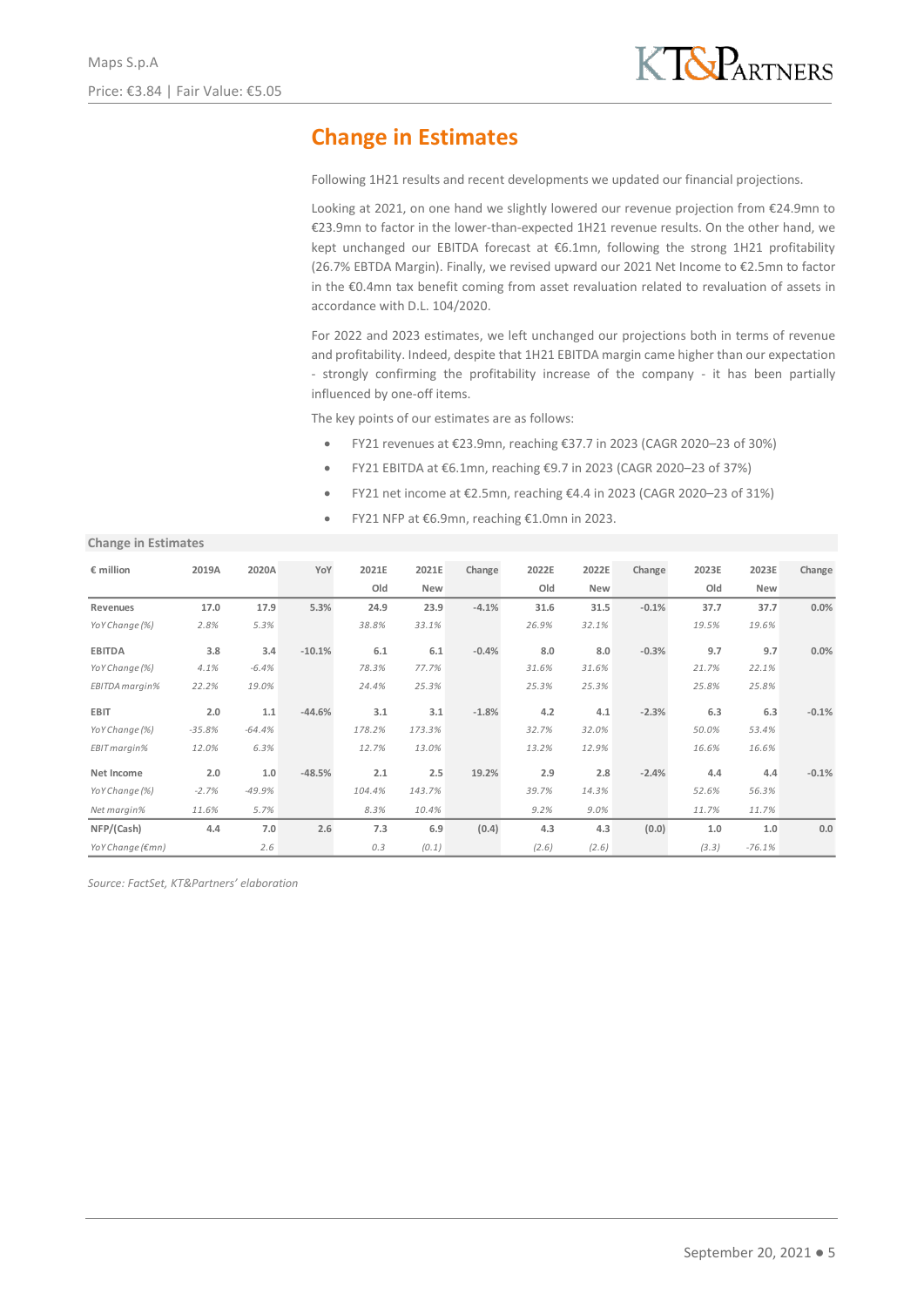# **Valuation**

Following the projections of Maps' future financials, we carried out the valuations of the company by applying two major methods: i) the market multiples analysis based on EV/EBITDA and P/E, and ii) the DCF model.

The average of the three different valuation methods returns an equity value equal to €55mn, or €5.05 per share (+7% with respect our previous fair value).

### **Valuation Recap**

|                            | Equity Value €mn | Value per share $\epsilon$ |
|----------------------------|------------------|----------------------------|
| EV/EBITDA                  | 69.6             | 6.39                       |
| P/F                        | 47 3             | 434                        |
| <b>Average - Multiples</b> | 58.4             | 5.36                       |
| <b>DCF</b>                 | 51.6             | 4 74                       |
| Average - btw method       | 55 N             | גה ג                       |

*Source: FactSet, KT&Partners' elaboration*

### **Market Multiples Valuation**

Following the comparables' analysis, we proceeded with the definition of market multiples for each peer group, focusing on 2020–22 data.

### **Peer Comparison – Market Multiples 2020–2022**

|                       |                |        | Market EV/SALES | EV/SALES | EV/SALES |      | EV/SALES EV/EBITDA EV/EBITDA EV/EBITDA EV/EBITDA |       |       |       | EV/EBIT | EV/EBIT | EV/EBIT | EV/EBIT | P/E   | P/E   | P/E   | P/E   |
|-----------------------|----------------|--------|-----------------|----------|----------|------|--------------------------------------------------|-------|-------|-------|---------|---------|---------|---------|-------|-------|-------|-------|
| Company Name          | Exchange       | Cap    | 2020            | 2021     | 2022     | 2023 | 2020                                             | 2021  | 2022  | 2023  | 2020    | 2021    | 2022    | 2023    | 2020  | 2021  | 2022  | 2023  |
| Reply S.p.A.          | Milan          | 6.453  | 5.0x            | 4.3x     | 3.8x     | 3.5x | 30.5x                                            | 25.4x | 22.7x | 20.6x | n.m.    | 31.4x   | 31.4x   | 31.4x   | n.m.  | 45.3x | 39.9x | 35.6x |
| Capgemini SE          | Euronext Paris | 32.466 | 2.4x            | 2.2x     | 2.0x     | 1.9x | 15.6x                                            | 13.6x | 12.9x | 11.9x | 21.6x   | 17.8x   | 17.8x   | 17.8x   | 33.7x | 23.9x | 20.9x | 18.8x |
| adesso SE             | XETRA          | 1.167  | 2.5x            | 2.1x     | 1.8x     | 1.6x | 22.0x                                            | 13.9x | 14.9x | 13.1x | n.m.    | 20.5x   | 20.5x   | 20.5x   | n.m.  | 29.3x | 32.2x | 27.1x |
| GPI SpA               | Milan          | 224    | 1.3x            | 1.1x     | 1.1x     | 1.0x | 8.6x                                             | 9.6x  | 6.8x  | 6.6x  | 18.3x   | 14.0x   | 14.0x   | 14.0x   | 16.2x | 15.3x | 13.8x | 12.9x |
| Expert.ai S.p.A.      | Milan          | 145    | 4.4x            | 3.7x     | 2.7x     | 1.8x | n.m.                                             | n.m.  | n.m.  | 16.3x | n.m.    | n.a     | n.a     | n.a     | n.m.  | n.m.  | n.m.  | n.m.  |
| Atos SE               | Euronext Paris | 5.007  | 0.7x            | 0.7x     | 0.7x     | 0.7x | 5.1x                                             | 6.5x  | 5.8x  | 5.3x  | 9.5x    | 13.2x   | 13.2x   | 13.2x   | 9.0x  | 12.5x | 9.9x  | 8.4x  |
| Software AG           | XETRA          | 3.077  | 3.4x            | 3.4x     | 3.2x     | 2.9x | 14.8x                                            | 17.6x | 14.1x | 11.2x | 20.6x   | 22.7x   | 22.7x   | 22.7x   | 32.1x | 30.6x | 23.9x | 19.0x |
| Sopra Steria Group SA | Euronext Paris | 3,690  | 1.0x            | 1.0x     | 0.9x     | 0.9x | 9.7x                                             | 8.6x  | 7.8x  | 7.3x  | 17.4x   | 12.1x   | 12.1x   | 12.1x   | 34.1x | 17.3x | 14.6x | 12.9x |
| Average peer group    |                | 6,529  | 2.6x            | 2.3x     | 2.0x     | 1.8x | 15.2x                                            | 13.6x | 12.1x | 11.5x | 17.5x   | 18.8x   | 18.8x   | 18.8x   | 25.0x | 24.9x | 22.2x | 19.3x |
| Median peer group     |                | 3,384  | 2.5x            | 2.1x     | 1.9x     | 1.7x | 14.8x                                            | 13.6x | 12.9x | 11.6x | 18.3x   | 17.8x   | 17.8x   | 17.8x   | 32.1x | 23.9x | 20.9x | 18.8x |
| Maps S.p.A.           | Milan          | 42     | 2.5x            | 1.9x     | 1.4x     | 1.2x | 13.3x                                            | 7.5x  | 5.7x  | 4.7x  | n.m.    | 14.7x   | 11.1x   | 7.2x    | 36.7x | 17.0x | 14.9x | 9.5x  |

*Source: FactSet, KT&Partners' elaboration*

We included in our relative valuation a size discount of 20%, and our estimates of Maps' EBITDA and net income for 2021 and 2022. We also consider a NFP adjusted for cash-in deriving from capital increase following the warrant exercise.

### **Multiple Valuation – EV/EBITDA and P/E**

| Multiple Valuation (€mn)          | 2021E | 2022E |
|-----------------------------------|-------|-------|
| EV/EBITDA Comps                   | 13.6x | 12.9x |
| Maps EBITDA                       | 6.1   | 8.0   |
| <b>Enterprise value</b>           | 82.1  | 102.4 |
| Maps 2020 NFP Adjusted            | 5.3   | 5.3   |
| <b>Equity Value</b>               | 76.8  | 97.2  |
| Average Equity Value              |       | 87.0  |
| Size Discount                     | 20%   |       |
| <b>Equity Value Post-Discount</b> |       | 69.6  |
| Number of shares (mn)             |       | 10.9  |
| Value per Share $\epsilon$        |       | 6.39  |

| Multiple Valuation ( $\epsilon$ mn) | 2021E | 2022F |  |  |  |  |
|-------------------------------------|-------|-------|--|--|--|--|
| P/E Comps                           | 23.9x | 20.9x |  |  |  |  |
| Maps Net Income                     | 2.5   | 2.8   |  |  |  |  |
| <b>Equity Value</b>                 | 59.1  | 59.1  |  |  |  |  |
| Average Equity Value                | 59.1  |       |  |  |  |  |
| Size Discount                       | 20%   |       |  |  |  |  |
| <b>Equity Value Post-Discount</b>   | 47.3  |       |  |  |  |  |
| Number of shares (mn)               | 10.9  |       |  |  |  |  |
| Value per Share $\epsilon$          |       | 4.34  |  |  |  |  |

*Source: FactSet, KT&Partners' elaboration*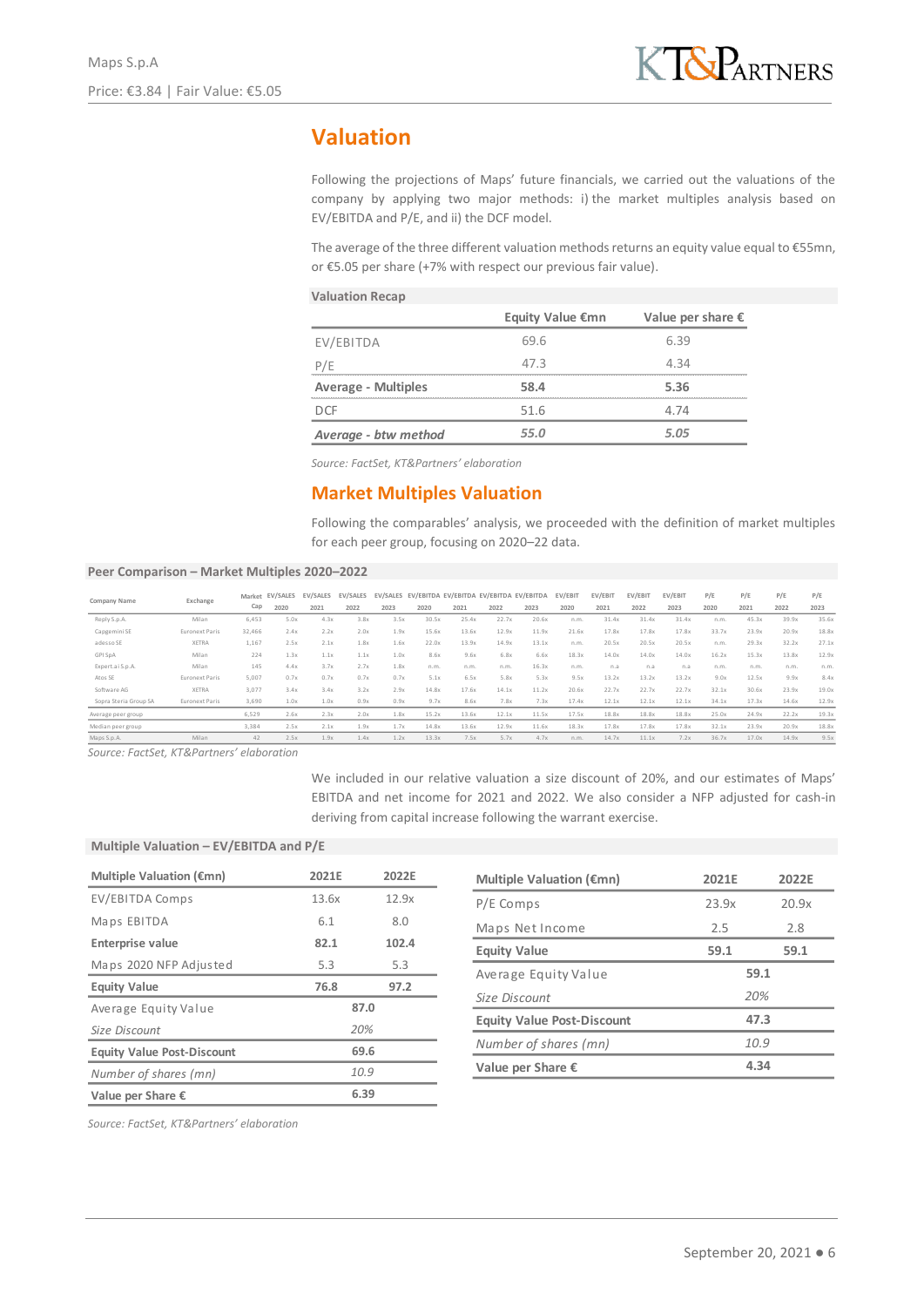## **DCF Valuation**

We have also conducted our valuation using a four-year DCF model, based on 9.2% cost of equity, 4.6% cost of debt, and a target capital structure with 15% of debt. The cost of equity is a function of the risk-free rate of 0.69% (Italian 10y BTP), 5.39% mature market expected return and a premium for size and liquidity of 3.8%. **We, therefore, obtained 8.6% WACC.**

We discounted 2021E–24E annual cash flow and considered a terminal growth rate of 1.5%, considering also NFP adjusted for cash-in deriving from capital increase following the warrant exercise.

Then we carried out a sensitivity analysis on the terminal growth rate (+/- 0.25%) and on WACC (+/- 0.25%).

| <b>DCF Valuation</b>           |       |       |       |       |
|--------------------------------|-------|-------|-------|-------|
| € million                      | 2021E | 2022E | 2023E | 2024E |
| <b>EBIT</b>                    | 3.1   | 4.1   | 6.3   | 8.4   |
| Taxes                          | (0.3) | (1.0) | (1.6) | (2.2) |
| D&A                            | 3.0   | 3.9   | 3.5   | 3.5   |
| Change in Net Working Capital  | (2.2) | (2.0) | (2.6) | (3.2) |
| Change in Funds                | 0.3   | 0.3   | 0.3   | 0.3   |
| <b>Net Operating Cash Flow</b> | 3.9   | 5.2   | 5.8   | 6.8   |
| Capex                          | (6.8) | (2.4) | (2.3) | (2.2) |
| <b>FCFO</b>                    | (3.0) | 2.8   | 3.5   | 4.6   |
| g                              | 1.5%  |       |       |       |
| Wacc                           | 8.4%  |       |       |       |
| FCFO (discounted)              | (2.9) | 2.5   | 2.9   | 3.5   |
| Discounted Cumulated FCFO      | 6.0   |       |       |       |
| TV                             | 66.3  |       |       |       |
| TV (discounted)                | 50.9  |       |       |       |
| <b>Enterprise Value</b>        | 56.9  |       |       |       |
| NFP FY20 adj.                  | 5.3   |       |       |       |
| <b>Equity Value</b>            | 51.6  |       |       |       |
|                                |       |       |       |       |
| # shares (mn)                  | 10.9  |       |       |       |
| Value per share $(\epsilon)$   | 4.74  |       |       |       |

*Source: Company data, KT&Partners' elaboration*

### **Sensitivity Analysis (€mn)**

|                 |      |      |      | <b>WACC</b> |      |      |
|-----------------|------|------|------|-------------|------|------|
|                 |      | 8.9% | 8.7% | 8.4%        | 8.2% | 7.9% |
|                 | 1.0% | 44.2 | 46.0 | 48.0        | 50.0 | 52.2 |
|                 | 1.2% | 45.8 | 47.7 | 49.7        | 51.9 | 54.3 |
| Rate            | 1.5% | 47.4 | 49.4 | 51.6        | 53.9 | 56.5 |
| Terminal growth | 1.7% | 49.1 | 51.3 | 53.6        | 56.1 | 58.9 |
|                 | 2.0% | 51.0 | 53.3 | 55.8        | 58.5 | 61.4 |

*Source: Company data, KT&Partners' elaboration*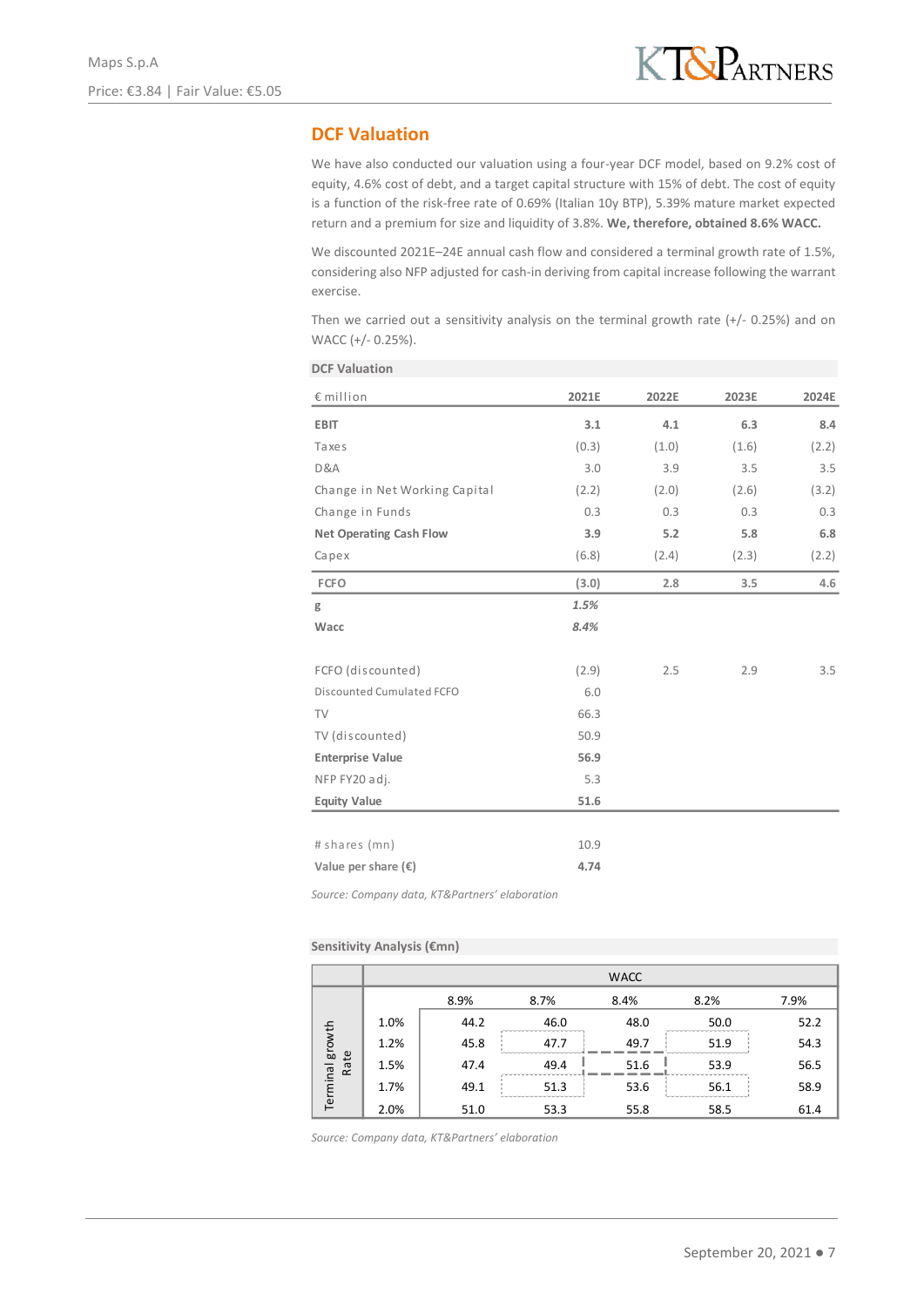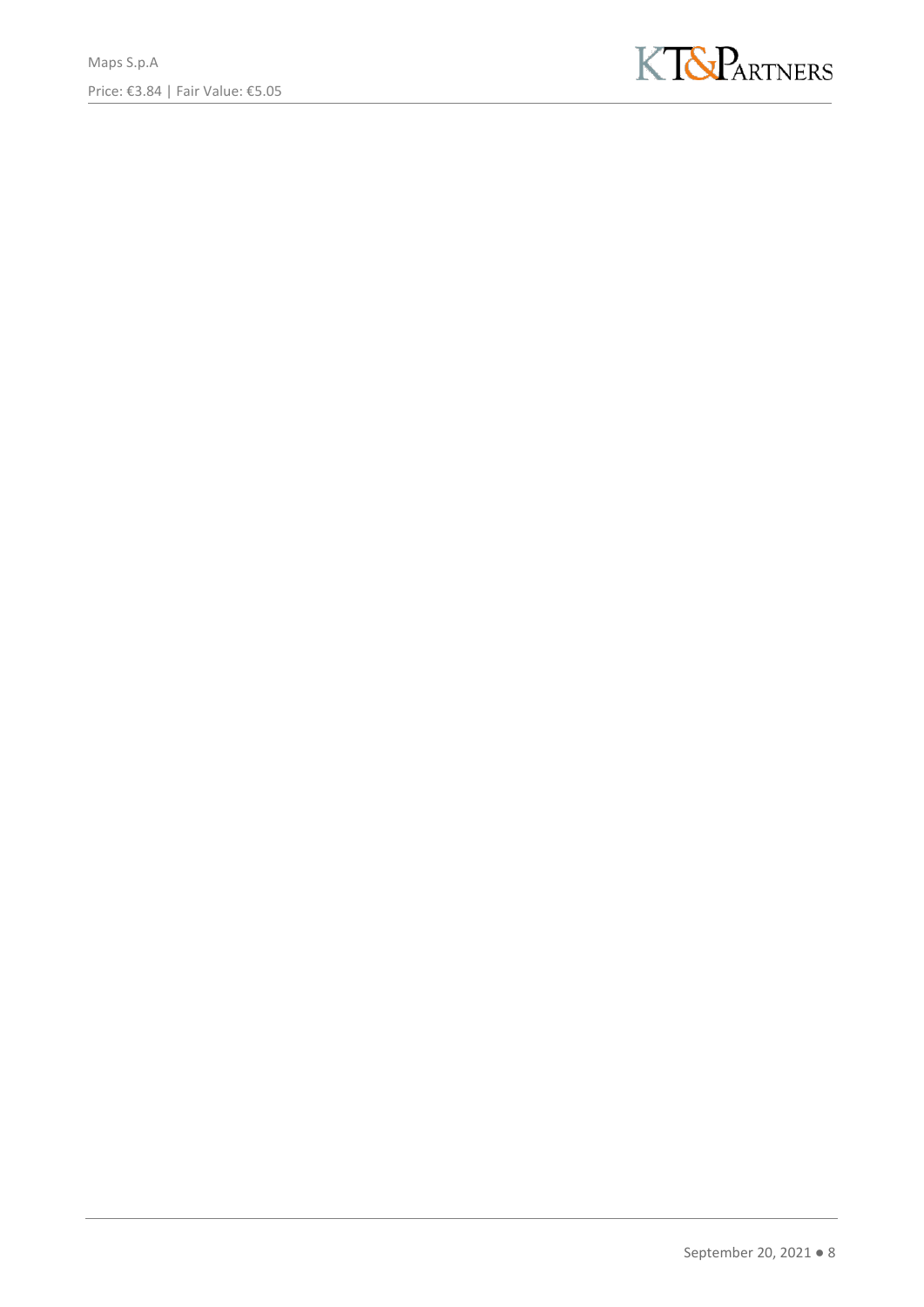# **Appendix**

## **Peer Comparison**

We carried out an in-depth analysis of potential public companies that could be considered as peers of Maps, taking into account its software development business and its digital transformation services.

We built an eight-company sample, consisting of:

- **Reply SpA**: listed on the Borsa Italiana, with a market capitalization of ca. €6.5bn. Reply engages in the creation and implementation of solutions based on new communication channels and digital media. It supports its clients in defining and developing new business models, using big data, cloud computing, customer relationship management, mobile, social media, and IoT paradigms. In 2020, Reply reached revenues of €1.3bn.
- **Capgemini SE:** listed on Euronext Paris with a market capitalization of ca. €32.5bn. Capgemini provides consulting, technology, professional, and outsourcing services. The consulting services business aims to help the group's clients in digital transformation programs, while the technology services business involves system integration and IT application development. Revenues for 2020 reached €15.9bn.
- **Adesso AG:** listed on XETRA (Frankfurt, Germany) with a market capitalization of ca. €1.1bn. Adesso is engaged in the provision of IT services, focused on consulting and software development and IT solutions, i.e., distribution of software products and industry-specific or industry-neutral solutions. The company reached revenues of €523mn in 2020.
- **GPI SpA:** listed on Borsa Italiana with a market capitalization of ca. €220mn. GPI provides IT management and consulting services focusing on the health and social assistance sectors. It registered €268mn in revenues in 2019.
- **Expert.ai SpA:** listed on Borsa Italiana with a market capitalization of ca. €150mn. Expert System engages in the development of semantic technology, providing solutions for online activities. In 2020, Expert reached revenues of €28mn.
- **Atos SE:** listed on Euronext Paris with a market capitalization of ca. €5.0bn. Atos provides consulting and system integration services. It provides managed services and NPO, cloud operations, big data, and cyber security solutions. Atos reached revenues of €11.2bn in 2020.
- **Software AG:** listed on XETRA (Frankfurt, Germany) with a market capitalization of ca. €3.1bn. Software AG engages in the development and provision of technology solutions for digitalization. It reached revenues of €835mn in 2020.
- **Sopra Steria Group SA:** listed on Euronext Paris with a market capitalization of ca. €3.7bn. Sopra Steria Group engages in the business of digital transformation, providing consulting, system integration, software development, infrastructure management, and business process services. In 2020, revenues equaled €4.3bn.

We analyzed the peer companies by considering their marginalities at EBITDA and net income level.

Peers have a level of marginality that is below Maps' 2020 results: the average EBITDA margin in 2020 recorded by peers was 15%, whereas Maps' margin registered in the same period was 19%. At net income level, the peers' average net margin was equal to 6%, in line with Maps' results.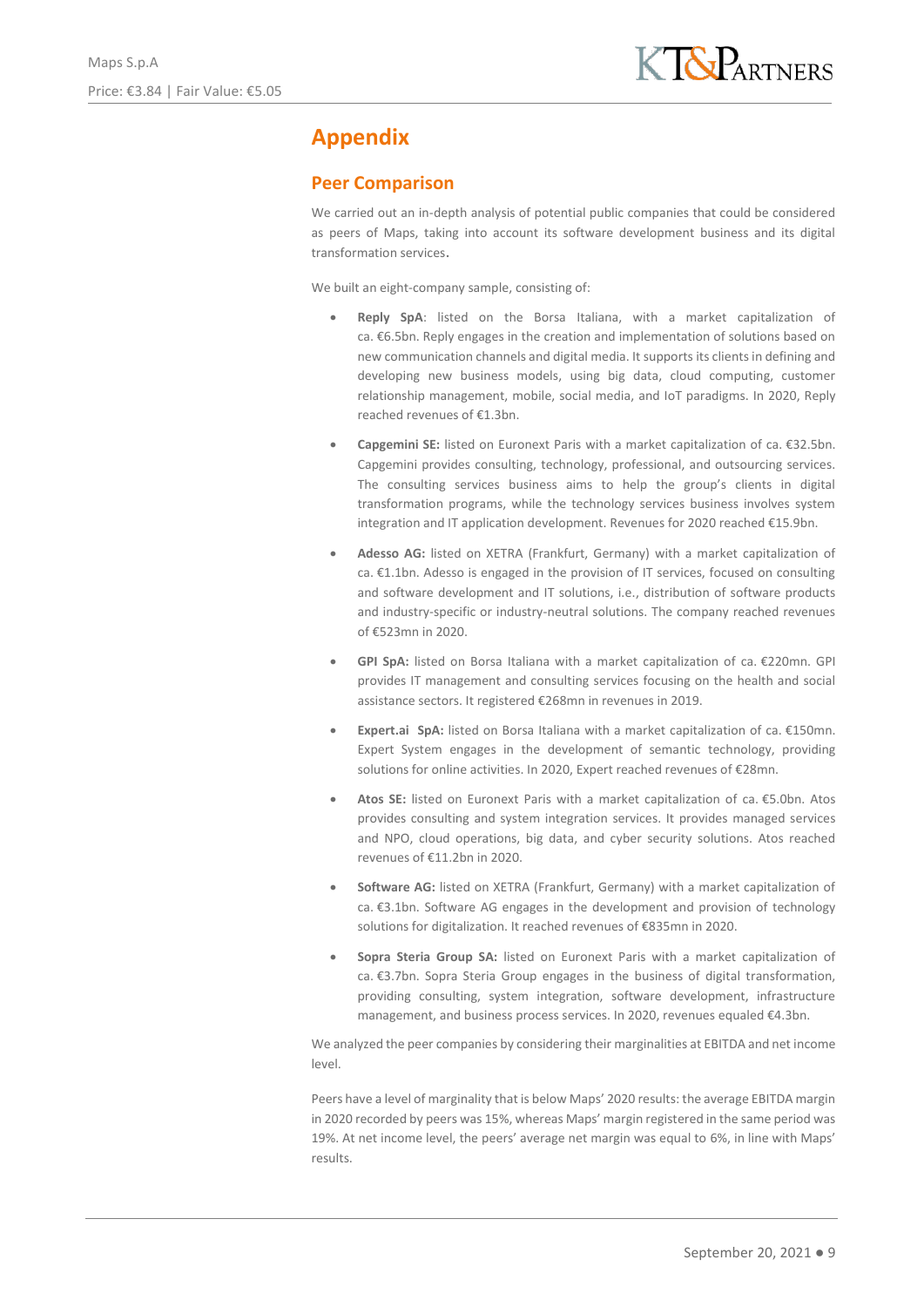

### **Peers Comparison – EBITDA Margin and Net Margin**

| Company Name          |       | <b>EBITDA</b> Margin |       |       | Net Margin |       |       |       |       |       |       |       |
|-----------------------|-------|----------------------|-------|-------|------------|-------|-------|-------|-------|-------|-------|-------|
|                       | 2018  | 2019                 | 2020  | 2021  | 2022       | 2023  | 2018  | 2019  | 2020  | 2021  | 2022  | 2023  |
| Reply S.p.A.          | 12.5% | 14.2%                | 16.4% | 16.9% | 16.9%      | 16.8% | 9.6%  | 9.6%  | 9.9%  | 9.7%  | 9.9%  | 10.0% |
| Capgemini SE          | 13.8% | 15.7%                | 15.4% | 15.9% | 15.8%      | 16.0% | 5.5%  | 6.1%  | 6.0%  | 7.8%  | 8.4%  | 8.8%  |
| adesso SE             | 7.9%  | 9.7%                 | 11.5% | 14.9% | 12.0%      | 11.9% | 3.7%  | 3.9%  | 4.0%  | 6.7%  | 4.7%  | 5.0%  |
| GPI SpA               | 11.2% | 13.2%                | 15.0% | 11.6% | 15.9%      | 15.8% | 4.6%  | 4.0%  | 4.4%  | 4.3%  | 4.7%  | 4.8%  |
| Expert.ai S.p.A.      | 11.5% | 12.6%                | neg   | neg   | neg        | 11.3% | neg   | neg   | neg   | neg   | neg   | neg   |
| Atos SE               | 12.0% | 15.6%                | 13.0% | 10.4% | 11.5%      | 12.4% | 5.3%  | 3.6%  | 4.9%  | 3.6%  | 4.6%  | 5.4%  |
| Software AG           | 29.2% | 28.9%                | 23.0% | 19.5% | 22.7%      | 26.2% | 19.0% | 17.4% | 11.5% | 11.3% | 13.5% | 15.6% |
| Sopra Steria Group SA | 8.2%  | 11.1%                | 10.7% | 11.1% | 11.7%      | 12.1% | 3.1%  | 3.6%  | 2.5%  | 4.0%  | 4.6%  | 5.1%  |
| Average               | 13.3% | 15.1%                | 15.0% | 14.3% | 15.2%      | 15.3% | 7.3%  | 6.9%  | 6.2%  | 6.8%  | 7.2%  | 7.8%  |
| <b>MAPS</b>           | 22.0% | 22.2%                | 19.0% | 25.3% | 25.3%      | 25.8% | 12.2% | 11.6% | 5.7%  | 10.4% | 9.0%  | 11.7% |

*Source: Company data, KT&Partners' elaboration*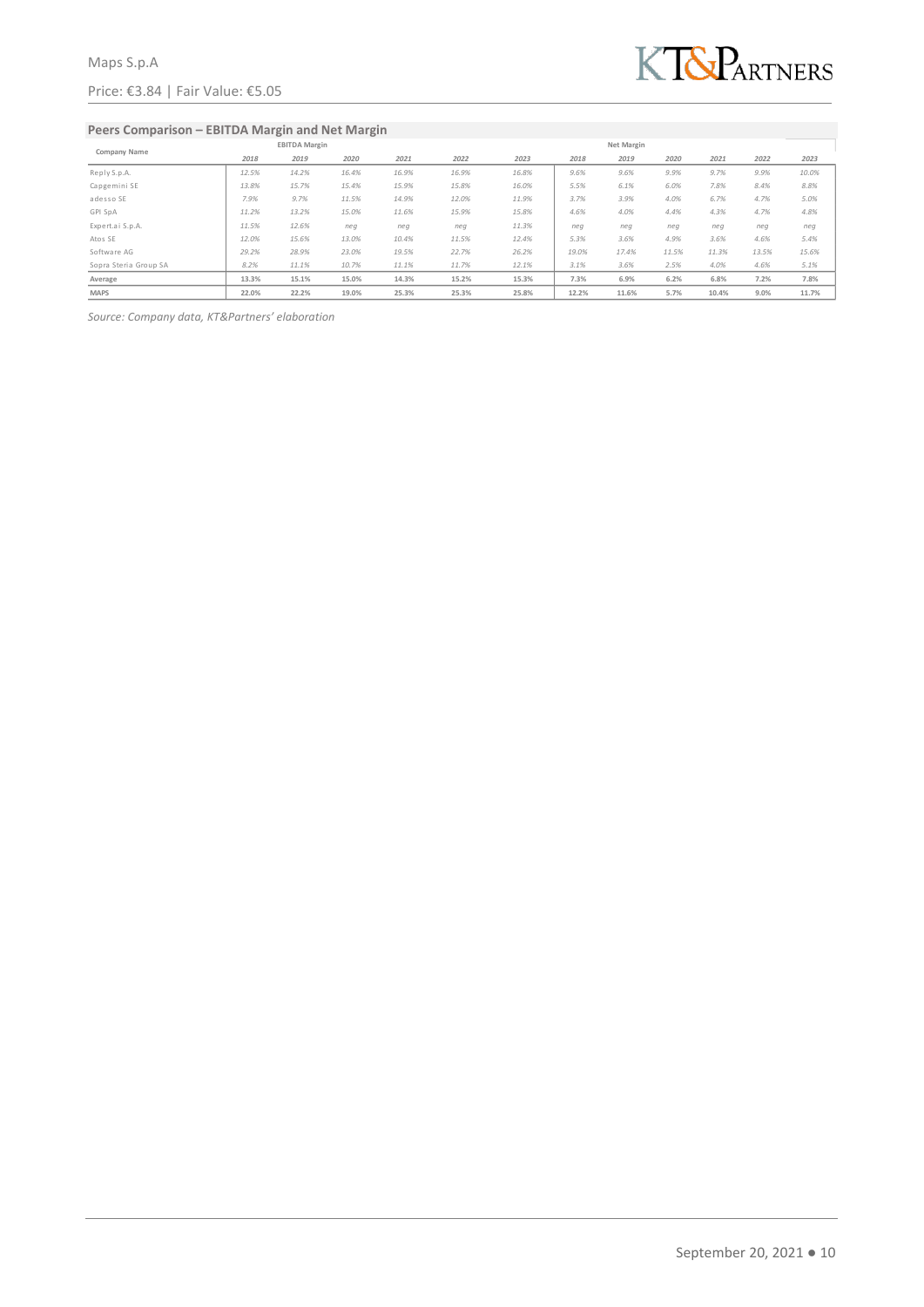# **DISCLAIMER**

THIS DOCUMENT WAS PREPARED BY MAURO IACCINO – SENIOR ANALYST – AND FEDERICA FIORENZA – SENIOR ANALYST – ON BEHALF OF KT&PARTNERS S.R.L., WITH REGISTERED OFFICE AT VIA DELLA POSTA 10, MILAN, ITALY, MILAN COMPANY REGISTER NO. 1926922, SPECIALIZING IN FINANCIAL RESEARCH AND ANALYSIS (HEREINAFTER, "KT&PARTNERS").

NO OTHER PEOPLE OR COMPANY CONTRIBUTED TO THE RESEARCH. NEITHER THE MEMBERS OF THE RESEARCH TEAM, NOR ANY PERSON CLOSELY ASSOCIATED WITH THEM HAVE ANY RELATIONSHIPS OR ARE INVOLVED IN CIRCUMSTANCES THAT MAY REASONABLY BE EXPECTED TO IMPAIR THE OBJECTIVITY OF THE RESEARCH, INCLUDING INTERESTS OR CONFLICTS OF INTEREST, ON THEIR PART OR ON THE PART OF ANY NATURAL OR LEGAL PERSON WORKING FOR THEM, WHO WAS INVOLVED IN PRODUCING THE RESEARCH.

FOR THIS PURPOSE, THE MEMBERS OF THE RESEARCH TEAM CERTIFY THAT: (I) THEY HAVE NOT RECEIVED AND WILL NOT RECEIVE ANY DIRECT OR INDIRECT COMPENSATION IN EXCHANGE FOR ANY VIEWS EXPRESSED IN THE RESEARCH; (II) THEY DO NOT OWN ANY SECURITIES AND/OR ANY OTHER FINANCIAL INSTRUMENTS ISSUED BY THE COMPANY OR ANY FINANCIAL INSTRUMENT WHICH THE PRICE DEPENDS ON, OR IS LINKED TO ANY SECURITIES AND/OR ANY FINANCIAL INSTRUMENTS ISSUED BY THE COMPANY; (III) NEITHER THE ANALYSTS NOR ANY MEMBER OF THE ANALYST'S HOUSEHOLD SERVE AS AN OFFICER, DIRECTOR OR ADVISORY BOARD MEMBER OF THE COMPANY.

KT&PARTNERS HAS IN PLACE AN EQUITY RESEARCH POLICY, IN ORDER TO RULE RESEARCH SERVICES IN COMPLIANCE WITH PARLIAMENT REGULATION (EU) NO.596/2014 AND COMMISSION DELEGATED REGULATION (EU) NO. 958/2016 ON MARKET ABUSE. IN THIS POLICY, THERE ARE ALSO DESCRIBED THE ORGANIZATIONAL MECHANISMS ADOPTED BY KT&PARTNERS TO PREVENT AND PROFESSIONALLY MANAGE CONFLICTS OF INTEREST THAT MAY BE ARISE DURING THE PERFORMANCE OF THE RESEARCH. IN ANY CASE, CHINESE WALLS AND OTHER INFORMATION BARRIERS ARE IN PLACE TO AVOID THE EXCHANGE OF CONFIDENTIAL INFORMATION BETWEEN THE EQUITY RESEARCH DEPARTMENT AND OTHER SERVICES AREAS.

KT&PARTNERS PREPARED THIS DOCUMENT ON BEHALF OF MAPS S.P.A. ACCORDING TO AN AGREEMENT ENTERED WITH THE SAME AND ON THE BASIS OF THE DATA AND PUBLIC INFORMATION PROVIDED BY THE SAME OR DERIVED FROM SOURCES DEEMED SERIOUS AND RELIABLE ON THE FINANCIAL MARKET BUT WHOSE ABSOLUTE TRUSTWORTHINESS, COMPLETENESS, AND ACCURACY CANNOT BE GUARANTEED. THE FEES AGREED FOR THIS RESEARCH DO NOT DEPEND ON THE RESULTS OF THE RESEARCH.

KT&PARTNERS PREPARED THIS DOCUMENT PURSUANT TO AN ENGAGEMENT LETTER ENTERED INTO WITH BPER BANCA S.P.A. ACTING AS SPECIALIST IN ACCORDANCE TO ART. 35 OF AIM ITALIA MARKET RULES FOR COMPANIES.

KT&PARTNERS PUBLISHED A REPORT ON MAPS ON JULY 29, 2021 WITH A FAIR VALUE OF €4.70 PER SHARE.

THIS DOCUMENT IS A SOURCE OF INFORMATION ONLY, AND IS NOT PART OF, AND IN NO WAY MUST BE CONSIDERED AN OFFER TO SELL, SUBSCRIBE OR TRADE, OR A SOLICITATION TO PURCHASE, SUBSCRIBE OR TRADE, FINANCIAL INSTRUMENTS/PRODUCTS, OR IN GENERAL TO INVEST, NOR MUST IT BE CONSIDERED ANY FORM OF CONSULTING FOR AN INVESTMENT IN FINANCIAL INSTRUMENTS.

THE INFORMATION PROVIDED IN THIS DOCUMENT MUST NOT BE UNDERSTOOD AS A REQUEST OR SUGGESTION TO CONDUCT OR CARRY OUT A SPECIFIC TRANSACTION.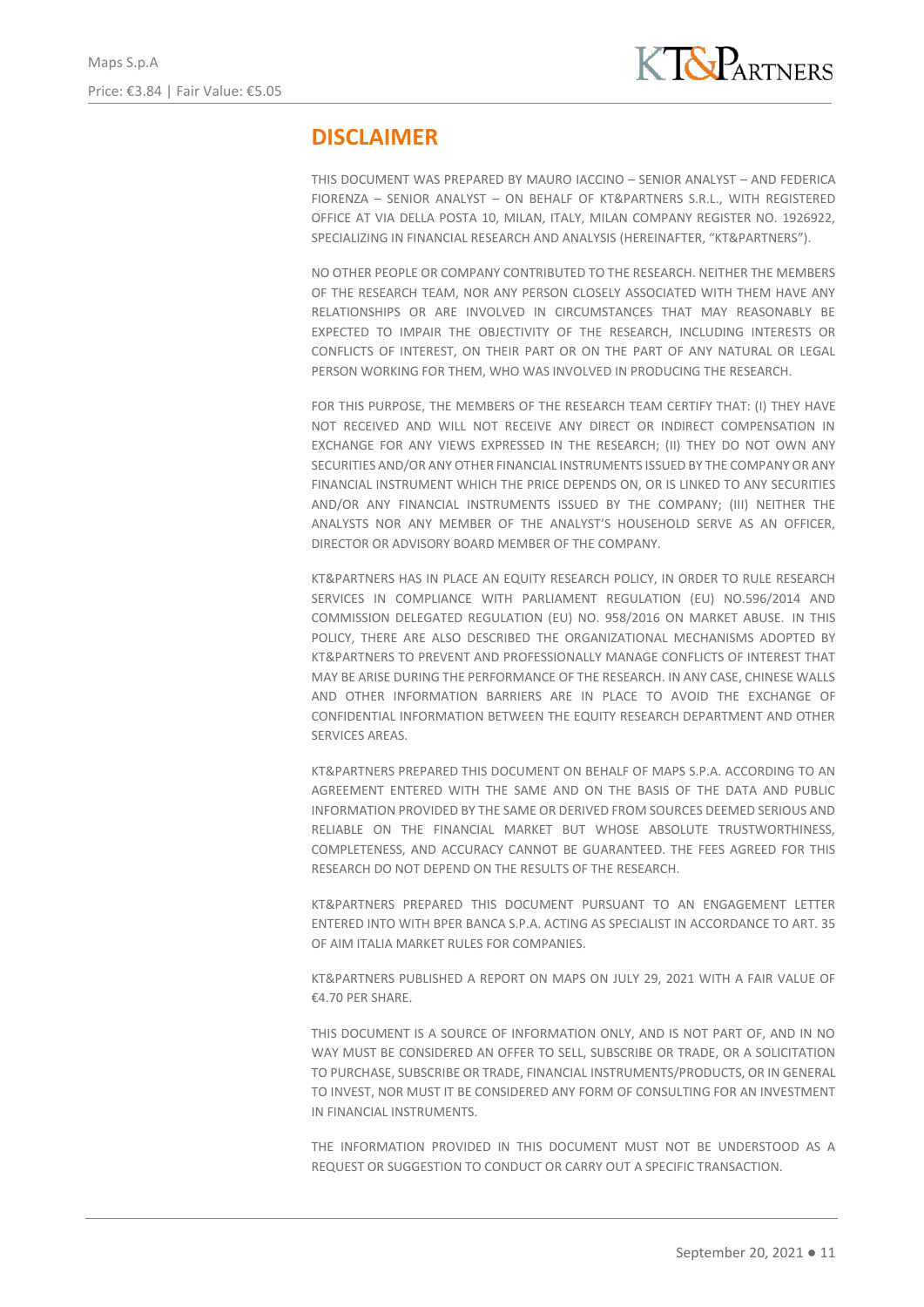

EACH INVESTOR MUST FORM HIS/HER OWN OPINION BASED EXCLUSIVELY ON HIS/HER ASSESSMENT OF THE ADVISABILITY OF INVESTING. ANY INVESTMENT DECISION MADE ON THE BASIS OF THE INFORMATION AND ANALYSES IN THIS DOCUMENT IS THE EXCLUSIVE RESPONSIBILITY OF THE RECIPIENTS OF THIS DOCUMENT, WHO MUST CONSIDER THIS DOCUMENT MERELY AS A SOURCE OF INFORMATION AND ANALYSIS TO SUPPORT SUCH DECISION.

ANY OPINIONS, FORECAST OR ESTIMATES CONTAINED HEREIN CONSTITUTE A JUDGEMENT AS AT THE DATE OF THIS DOCUMENT, AND THERE CAN BE NO ASSURANCE THAT THE FUTURE RESULTS OF THE COMPANY AND/OR ANY FUTURE EVENTS WILL BE CONSISTENT WITH ANY OF SUCH OPINIONS, FORECAST OR ESTIMATES.

KT&PARTNERS MAKES NO EXPLICIT OR IMPLICIT GUARANTEE WITH RESPECT TO PERFORMANCE OR THE OUTCOME OF ANY INVESTMENT OR PROJECTIONS MADE.

THEREFORE, KT&PARTNERS, ITS REPRESENTATIVES AND/OR EMPLOYEES WILL NOT BE LIABLE FOR ANY EFFECT DERIVING FROM THE USE OF THIS DOCUMENT, AND HEREBY DECLINE ALL LIABILITY FOR ANY DIRECT OR INDIRECT DAMAGES, FINANCIAL OR OTHERWISE, DERIVING FROM ANY USE OF THE INFORMATION IT CONTAINS.

KT&PARTNERS AIMS TO PROVIDE CONTINUOUS COVERAGE OF THE COMPANY IN CONJUNCTION WITH ANY EXCEPTIONAL EVENT THAT OCCURS AFFECTING THE ISSUER'S SPHERE OF OPERATIONS AND IN ANY CASE AT LEAST TWICE PER YEAR.

IN THIS STUDY, DCF AND MULTIPLE VALUATION MODELS HAVE BEEN USED. RECOMMENDATIONS FOLLOW THE FOLLOWING RULES:

- ADD FOR A FAIR VALUE > 15% ON CURRENT PRICE
- HOLD FOR A FAIR VALUE < 15% AND > 15% ON CURRENT PRICE
- REDUCE FOR A FAIR VALUE < 15% ON CURRENT PRICE